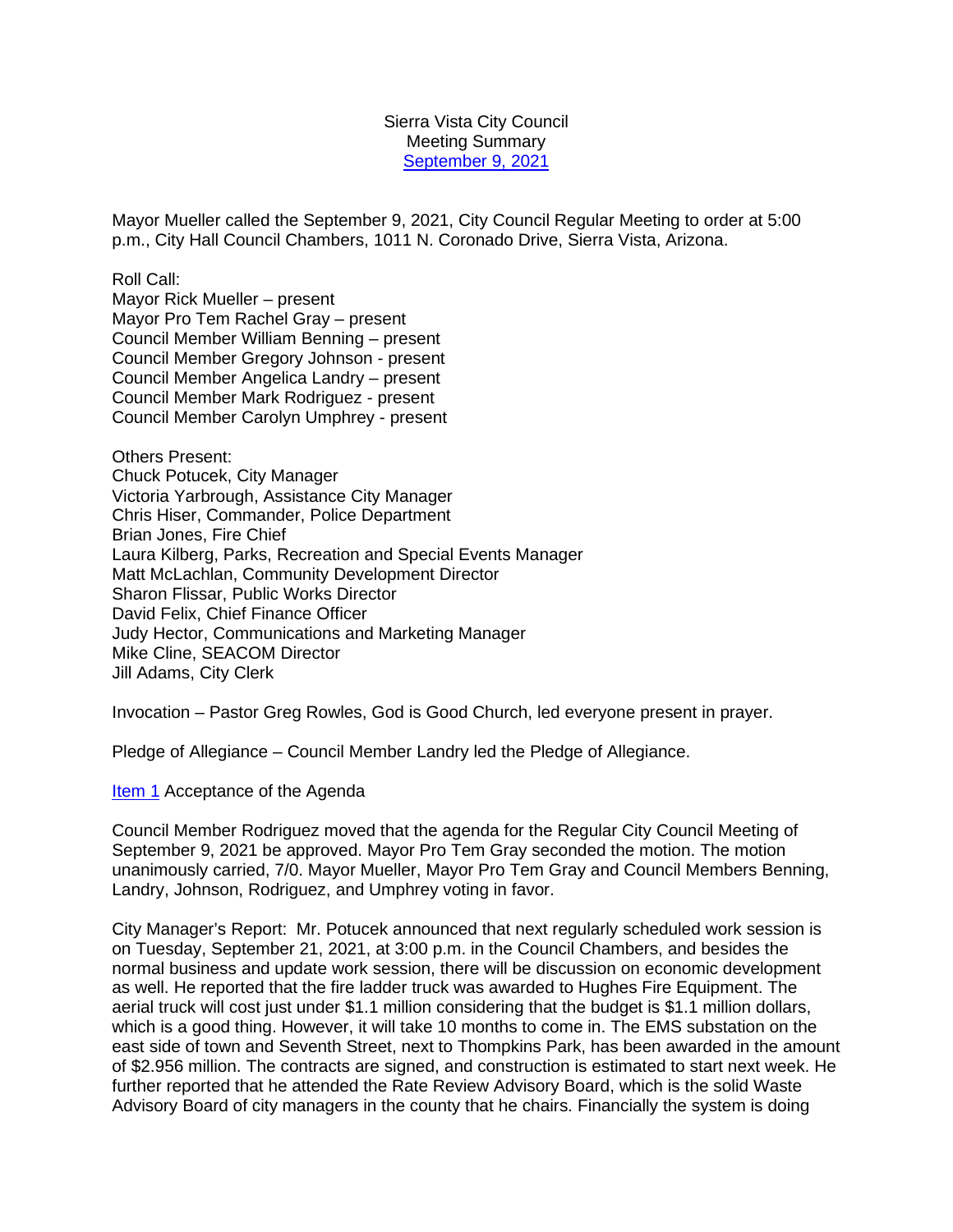well and tipping fee increases will not be recommended this fiscal year. He also reported on the Secom Joint Powers Authority Board meeting, where the board determined to move ahead with a review and changes to the intergovernmental agreement and by laws that Miss Yarbrough will be leading that effort, and any changes will have to come to the Council for approval. He further reported that he has signed the Memorandum of Understanding to begin the Better Bucks Program with the Better Bucks group. The city budgeted \$10,000 to help kick that off and this will be moving quickly. Lastly, he reported that both the Kings Court and the Roadrunner Park property with the School District have closed and are now property of the city.

Mayor Mueller noted that Kings Court was not part of the School District.

In response to Mayor Pro Tem Gray, Mr. Potucek stated that the city no longer owns King's Court, and the city has acquired Roadrunner Park.

In response to Mayor Mueller, Mr. Potucek stated that it is \$2.9 for the fire station.

Mayor Mueller stated that there was discussion earlier that this will probably be the high end. Mr. Potucek stated that this is the guaranteed maximum price, and the city has a \$1.4 million dollar grant through the Defense Department to assist.

## Item 2 Consent Agenda

[Item 2.1](http://docserve.sierravistaaz.gov/Home/City%20Council/City%20Council%20Meeting%20Agenda/2021%20Council%20Meeting/09%2009%2021/Item%202.1%20Regular%20Meeting%20Minutes%20081221.pdf) Discussion and Possible Action of the Regular City Council Meeting Minutes of August 12, 2021

[Item 2.2](http://docserve.sierravistaaz.gov/Home/City%20Council/City%20Council%20Meeting%20Agenda/2021%20Council%20Meeting/09%2009%2021/Item%202.2%20Res.%202021-058%20Affirming%20SV%20as%20DMO-REV.pdf) Discussion and Possible Action of Resolution 2021-058, Designating the City of Sierra Vista as the official Destination Marketing Organization (DMO) for the City of Sierra Vista

Council Member Johnson moved that the Consent Agenda consisting of the Regular City Council Meeting Minutes of August 12, 2021, and Resolution 2021-058, designating the City of Sierra Vista as the official Destination Marketing Organization for the City of Sierra Vista, be approved. Council Member Benning seconded the motion. The motion unanimously carried, 7/0. Mayor Mueller, Mayor Pro Tem Gray and Council Members Benning, Landry, Johnson, Rodriguez, and Umphrey voting in favor.

## Public Hearing

[Item 3](http://docserve.sierravistaaz.gov/Home/City%20Council/City%20Council%20Meeting%20Agenda/2021%20Council%20Meeting/09%2009%2021/Item%203%20Res.%202021-059%20Series%207%20Liquor%20License%20Urban%20Axe%20Yard.pdf) Discussion and Possible Action of Resolution 2021-059, application for a Location/Owner Transfer, Limited-Liability Company, Series 7 Liquor License for Cary Leroy Brown on behalf of BASH Enterprises LLC dba Urban Axe Yard

Council Member Umphrey moved that Resolution 2021-059, an application for a location/owner transfer, limited-liability company, Series 7 Liquor License for Cary Leroy Brown on behalf of BASH Enterprises LLC dba Urban Axe Yard, be approved. Mayor Pro Tem Gray seconded the motion. The motion unanimously carried, 7/0. Mayor Mueller, Mayor Pro Tem Gray and Council Members Benning, Landry, Johnson, Rodriguez, and Umphrey voting in favor.

[Item 4](http://docserve.sierravistaaz.gov/Home/City%20Council/City%20Council%20Meeting%20Agenda/2021%20Council%20Meeting/09%2009%2021/Item%204%20Res.%202021-060%20Establish%20Sewer%20Connection%20Fee%20Increase.pdf) Discussion and Possible Action of Resolution 2021-060, Declaration of Intent for the Increase of Sewer Connection Fees, and declaring a 30-day public record

Mayor Pro Tem Gray moved that Resolution 2021-060, declaration of intent for the increase of sewer connection fees, and declaring a 30-day public record, be approved. Council Member Umphrey seconded the motion. The motion failed.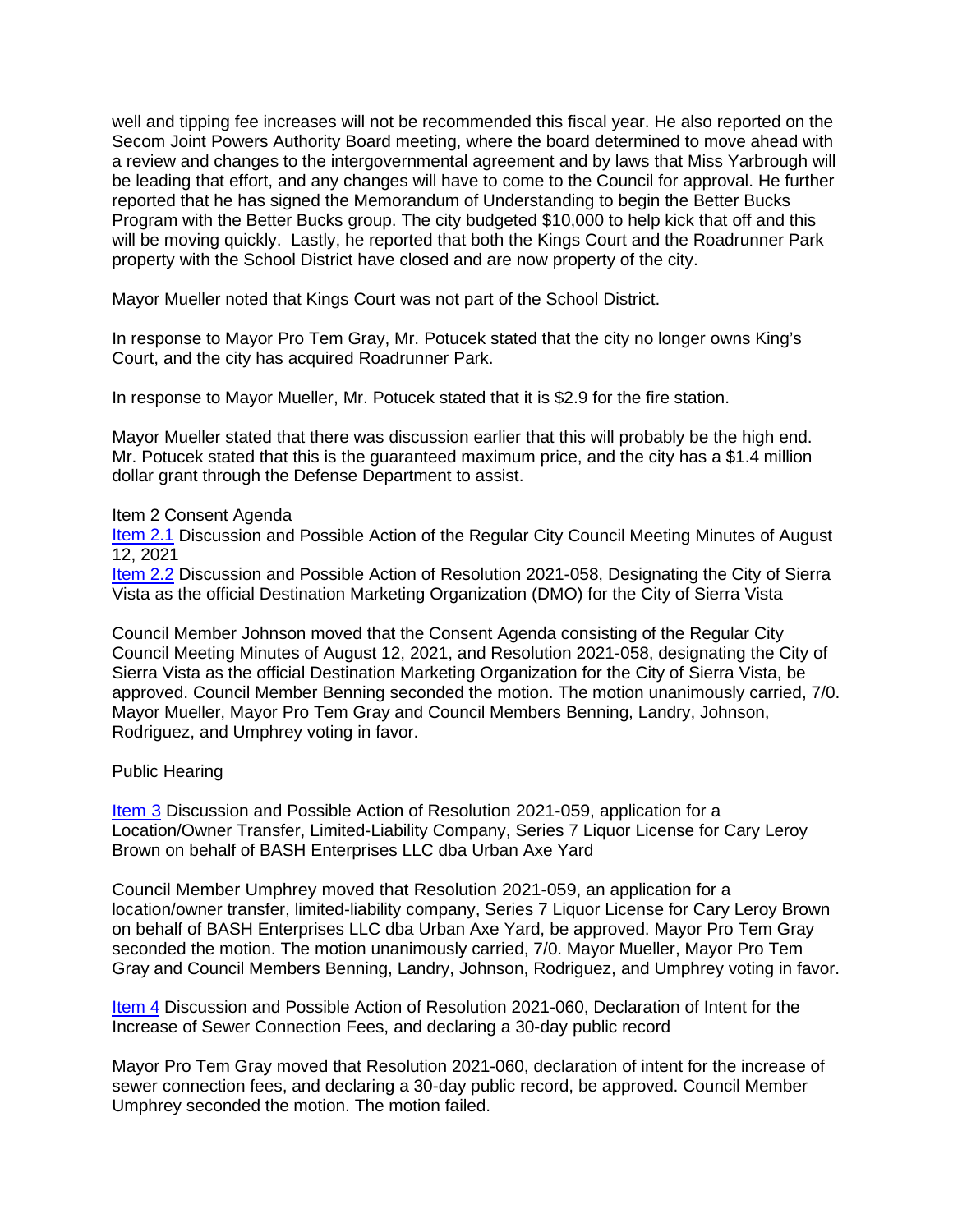Mr. Felix noted that the public record was approved during the last council meeting. This is supposed to be the approval of the rate increase.

Mayor Pro Tem Gray moved that Resolution 2021-060, declaration of intent for the increase of sewer connection fees be approved. Council Member Umphrey seconded the motion. Council Member Umphrey seconded the motion. The motion unanimously carried, 7/0. Mayor Mueller, Mayor Pro Tem Gray and Council Members Benning, Landry, Johnson, Rodriguez, and Umphrey voting in favor.

### New Business

[Item 5](http://docserve.sierravistaaz.gov/Home/City%20Council/City%20Council%20Meeting%20Agenda/2021%20Council%20Meeting/09%2009%2021/Item%205%20Res.%202021-061%20FY22%20Reimbursement.pdf) Discussion and Possible Action of Resolution 2021-061, Official Intent to be Reimbursed for Certain Capital Expenditures

Council Member Benning moved that Resolution 2021-061, official intent to be reimbursed for certain capital expenditures, be approved. Council Member Landry seconded the motion. The motion unanimously carried, 7/0. Mayor Mueller, Mayor Pro Tem Gray and Council Members Benning, Landry, Johnson, Rodriguez, and Umphrey voting in favor.

[Item 6](http://docserve.sierravistaaz.gov/Home/City%20Council/City%20Council%20Meeting%20Agenda/2021%20Council%20Meeting/09%2009%2021/Item%206%20Res.%202021-062%20MOU%20with%20Bureau%20of%20Land%20Management,%20Fort%20Huachuca,%20and%20Cochise%20County.pdf) Discussion and Possible Action of Resolution 2021-062, Authorization for the City Manager to execute a Memorandum of Understanding with Bureau of Land Management, Fort Huachuca, and Cochise County concerning water and ecological conservation

Council Member Landry moved that Resolution 2021-062, authorization for the city manager to execute a Memorandum of Understanding with the Bureau of Land Management, Fort Huachuca, and Cochise County concerning water and ecological conservation, be approved. Council Member Umphrey seconded the motion. The motion unanimously carried, 7/0. Mayor Mueller, Mayor Pro Tem Gray and Council Members Benning, Landry, Johnson, Rodriguez, and Umphrey voting in favor.

## Call to the Public

Ms. Wilcox introduced to Council and basically members of Sierra Vista to a concept that the members of the quilt Guild think will help raise visibility in the West End and increased tourism. She added that the Quilt Guild has been in existence since 1978 and they produce quilts for anybody that needs them. They are a nonprofit organization and provide quilts to the oncology centers, dialysis, foster care, WIC Program, and just about every organization in Cochise County to include people who have been burned out with a fire. She further stated that as the Quilt Guild watched the West End being discussed and what's going to go on, they thought about the concept of barn quilts. They started out on barns in the early 2000 with a woman that wanted to honor her mother with a particular quilt block design. Sierra Vista does not have too many bars around, so they are adapting a quilt block that can be made from a variety of materials and sizes. They hope to encourage the businesses and vacant walls to mount one of the quilts. A quilt trail can be a tremendous asset in Cochise County, and they plan starting small on the West End, and they will be meeting with business owners to promote this.

## Comments and Requests of Council

Council Member Landry stated that there are a lot of things going on during the weekend. The animal shelter is hosting a rummage sale on Saturday, September 11, 2021 from noon until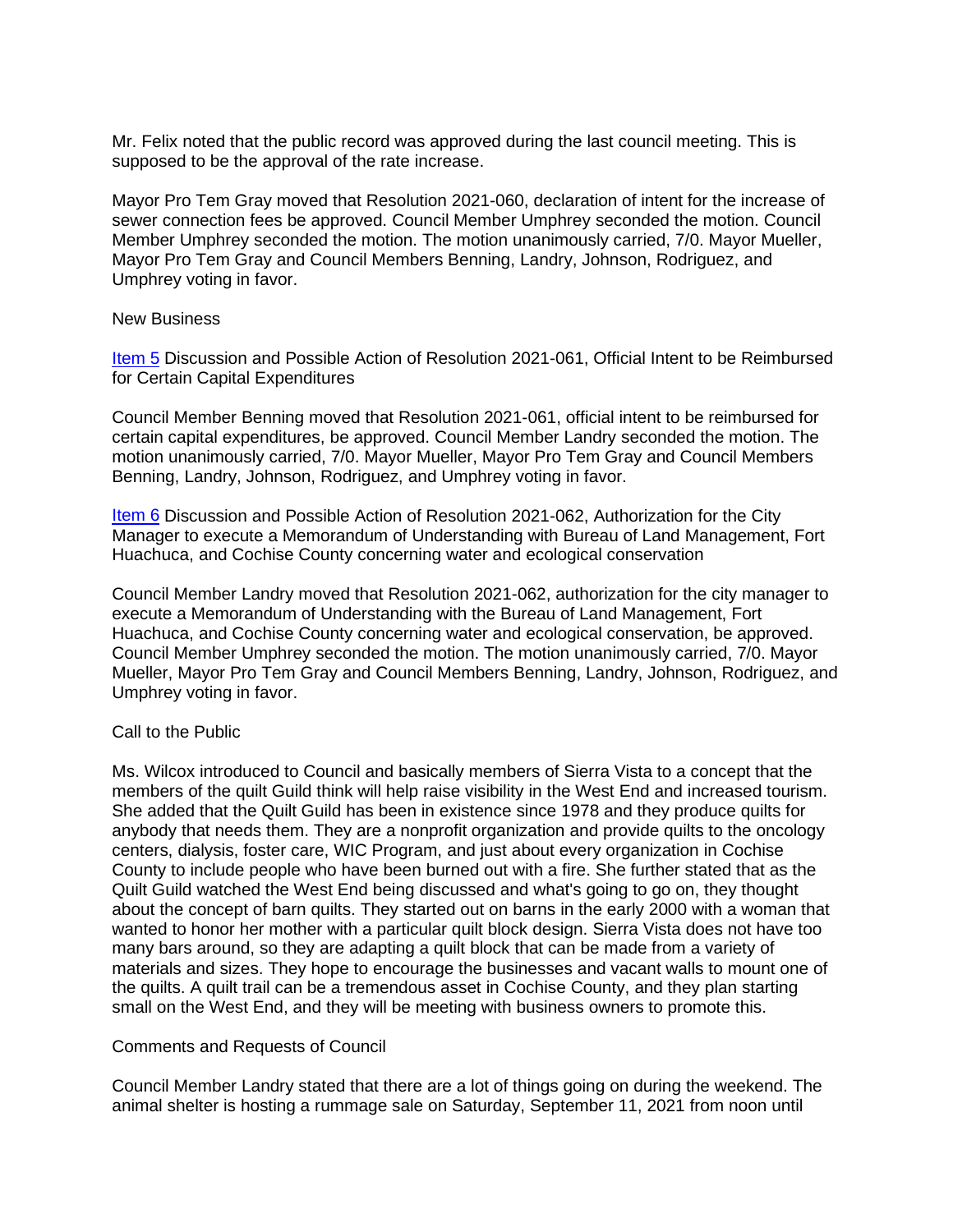4:00 p.m. with all proceeds going to the Friends of the Animal Shelter to help cover the costs for spay and neuter clinics in Sierra Vista and the surrounding area. She encouraged the public to stop by, check it out, and noted that monetary donations are always welcomed as well as food.

Council Member Rodriguez announced the JV Buena Football game, first home game in over a year, taking place in the evening and encouraged support for the student athletes that are out there i.e., golf, swim, girls' volleyball, freshman football. He added that he is currently teaching on Fort Huachuca and that his class has a project at the animal shelter at 08:00 a.m. and noted that there will be questions and a lot of action at the animal shelter over the weekend. Lastly, he thanked Sierra Vista Fire Medical Services for their response to an interesting call involving a bear, which was in a tree near his house. He also announced the annual 9-11 ceremony at Fire Station III at 6:00 p.m., and asked people to pay respects somehow to all the souls lost on that day.

Council Member Johnson gave a shout out and congratulations to Doctor Rottweiler for being named a 2021 leader of the year by the Arizona Capitol Times as the President of Cochise College and past chairman of the Arizona Community College Coordinating Council. The award recognizes, "men, women and organizations that have contributed greatly to the growth of the state." "These are the people, and groups that hunkered down each day to find ways to improve the quality of life of Arizona citizens." He added that there will be an award recognition on September 28, 2021 and a special edition profiling Doctor Rottweiler in the Arizona Capitol Times. He announced that on Friday, September 10, 2021, the Huachuca Area Republican Women are holding a fundraising event, an art gallery, for their Caring for American Program. The Program donates monies to local charities and in the past, they donated every year to the Boys and Girls Club, Forgach House, Sierra Vista Fire and EMS Toy Drive, Saint Vincent DePaul, USO Warrior Healing Center, Nancy Brua Animal shelter, the Salvation Army, the First Assembly of God Food Bank, and Relay for life. The event will be held at the Tandem Restaurant from 5:00 p.m. until 7:00 p.m. and tickets are \$10, which may be purchased at the door. He added that at the event there will be art for sale as well as a silent auction of art for sale as well as a cash bar, hosted with hor'dourves and entertainment. Lastly, he announced the 911 Freedom Fest sponsored by the Warrior Healing Center and Keepers of Liberty on Saturday, September 11, 2021 from 10:00 a.m. until 10:00 p.m. The main entertainment will be Don McLean, Gatlin Brothers, Keith Anderson, and Trey Taylor. Tickets are \$40 and they may be purchased on eventbrite.com or at cochisefreedomfest.com.

Council Member Umphrey stated that she will be at the Freedom Fest and the tribute ceremony at Fire Station III. She added that she is looking forward to both and noted that twenty years ago, after that horrific day, everyone was unified and the Freedom Fest is about solidarity and paying tribute, which she thinks is wonderful that those groups are going to bring the community together. She also noted that the event is to honor the over 400 first responders and 3,000 people that were lost on that day. She thanked Janet Wilcox for coming out and stated that she is grateful for all the work that she has done as well as the Guild, and for thinking about the West End. She voiced her excitement at the new driveways getting poured over in the West End, and thanked Sierra Vista for supporting the West End. Lastly, she announced the Oktoberfest on September 17, and 18, 2021 at Veterans' Memorial Park, Men who Cook on September 18, 2021, at 5:00 p.m. at Columbian Hall sponsored by the Sierra Vista Symphony Orchestra. Tickets may be purchased through eventbrite.com.

Council Member Benning stated that on Friday, September 10,2021 at the at the Tandem Restaurant from 5:00 p.m. until 7:00 p.m., not only can people go and support the art gallery,